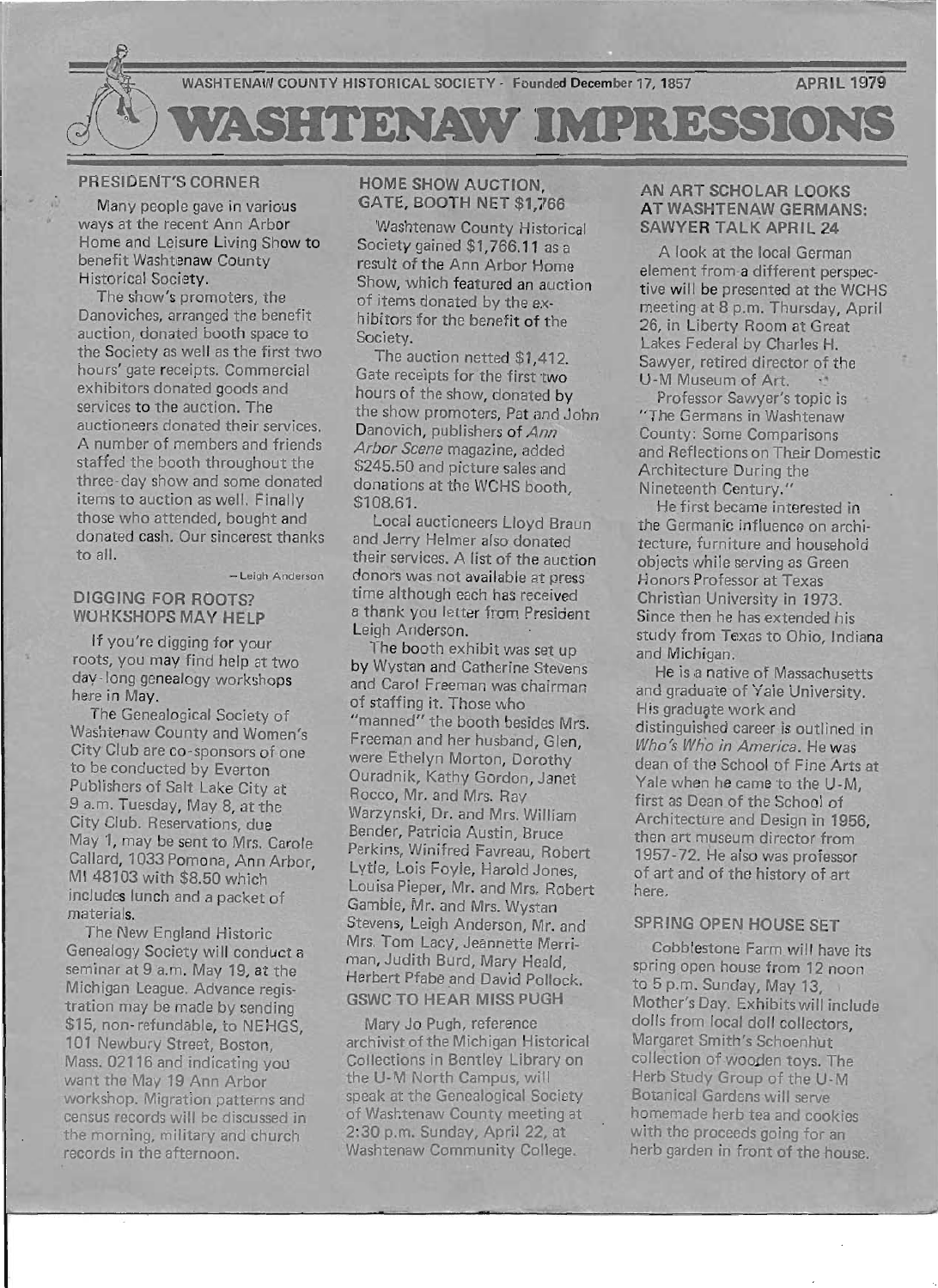# **MUSCULAR DYSTROPHY NOT WITHSTANDING SHE TURNED ADVERSITY, JUNK TO TREASURE**



Gift wrap design echoes Treasure Mart 'Treasures'

Treasure Mart at 529 Detroit Street, a thriving Ann Arbor institution for the past 19 years. grew out of a family situation of multiple illnesses that would have devastated many persons.

Demaris Cash, its founder, told the story at the March WCHS meeting. Some might describe it as an antique shop or resale consignment shop. Mrs. Cash calls it a junk shop.

About sixteen years before she founded the business in 1960 she had had her first child, Janice, at age 38. Doctors had assured her there was nothing wrong with Janice who inexplicably fell down-that all children fell down and she was just too old and nervous.

That was until one day the late Dr. Thomas H. McEachern met Janice, 3%, and her mother at old St. Joseph's Hospital and personally escorted Janice down the long hospital corridor to see an ear specialist for her earache.

In spite of the fact the doctor took her hand she fell down three times. "I've never seen a man's face  $change so quickly-by the time$ we got to the ear specialist that man's face was ashen.

"1 said, 'What is it, a brain tumor instead of an earache?'" "He said, 'No, I think it's

worse than that.'"

**[** 

"It turned out to be this queer thing called muscular dystrophy. I had never heard the word. I looked it up in the dictionary. It means ceasing to function. The prognosis was if she lived to nine or ten, she and I had two girls to educate. I would be completely paralyzed." couldn't go back into teaching

Dr. McEachern was at our house one day because Janice had a "I'm a born scavenger and I<br>cold. He said. 'It's just a bad cold made the rounds of such places as cold. He said, 'It's just a bad cold but I'm more concerned about University surplus every week. I you, Mrs. Cash. Have you looked had seen some beautiful lighted, at yourself in the mirror?'" mahogany cases with angled-glass

make each moment as happy as they still had sand in them. any child has ever known. You "I couldn't get them out of my<br>have the ability Why don't you mind." She mentioned them at a have the ability. Why don't you reform yourself?" luncheon one day at Dorothy

words ever issued. I got down on was new in town. Mrs. Dorsey said, my knees and prayed. I had a "Demaris, why don't you open a physical to make sure there was resale shop? Ann Arbor needs nothing wrong with me and from one."<br>
then on we lived it up. Now Janice "I went right to the telephone" then on we lived it up. Now Janice is 35. She was married for nine and bought the cases. I vears, now runs an antique shop at remembered an old building on years, now runs an antique shop at Ybor City in Tampa, Florida Detroit Street and rented it that and she'll be home next week to very afternoon. visit. She drives a big van and a Friends she wanted to go in little car. She does walk with a with her, for various reasons walker-something that resembles decided not to. a very light weight wheel chair. Leoking over the building one She puts her arm under it, lifts it day she decided it would be nice into the car and away she goes. to have a white fence in front.

"Two days before we moved About an hour later an antique into our present home, my mother dealer friend invited her some fell and broke her back plus her place and hearing her wish for a arm in two places. So I had fence, said she had 60 feet of mother, Janice, and another fence which had been standing little girl born when I was 45 - against her garage for the last that's Elaine who is in Treasure eight years. She bought it. Mart with me now-at home and Meanwhile, someone told Grace Travis (her husband) starts coming Bigby about her. Mrs. Bigby called down with heart attacks. and said, "We've never met but I've

that he was going to be here long I would like to become a partner.

"It wasn't easy to take. Finally, because I had the house to run. I,  $Mc$  Fachern was at our house didn't know what to do.

"If I had a child who only had sides for \$10: I'm sure they came six years to live, I think I would out of the science museum because

"They were the most wonderful Purdy's for Eleanor Dorsey who

"It didn't look very encouraging heard such nice things about you.

...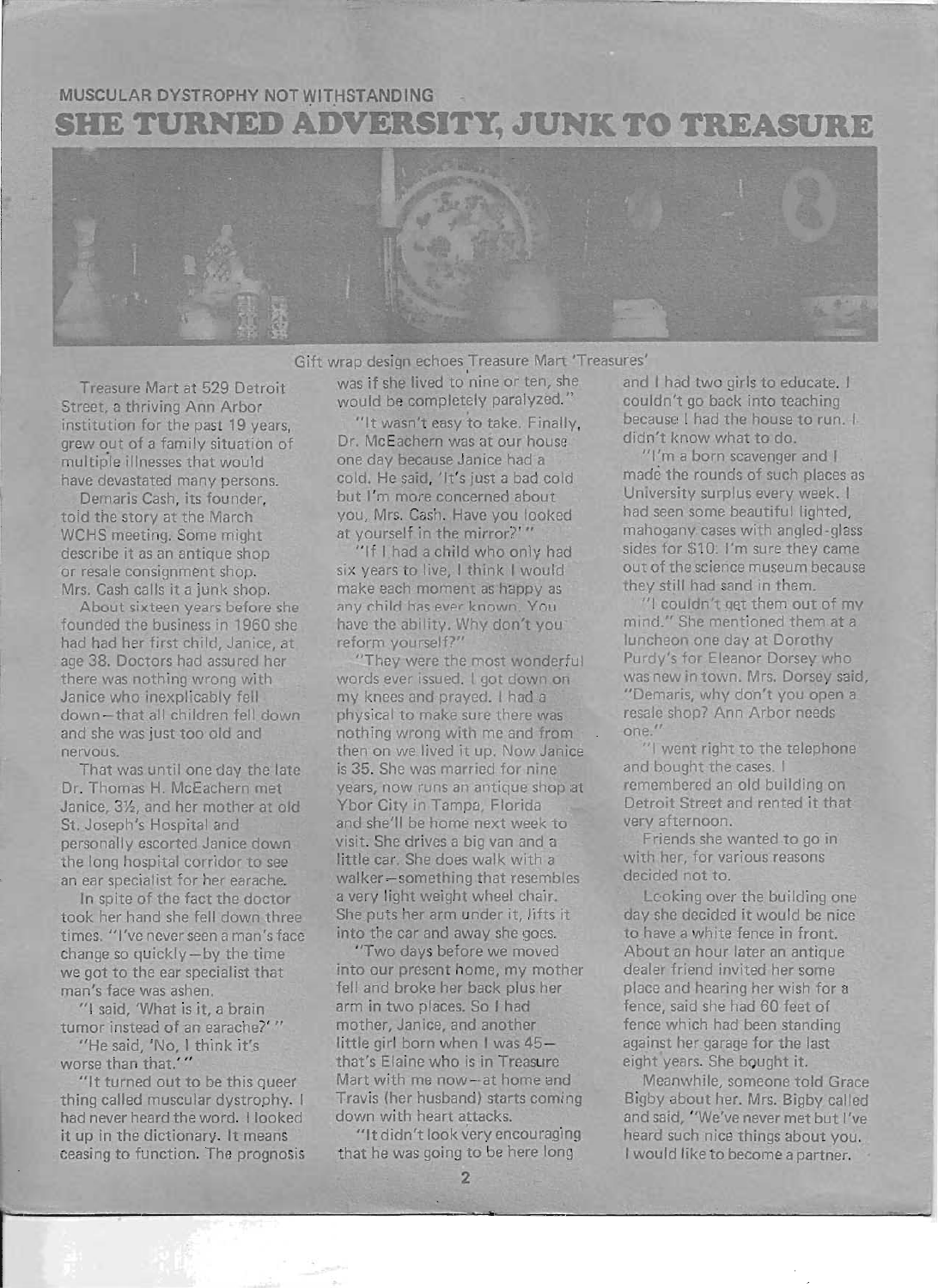I have a skate exchange that will run itself about six months of the year, the other six months I need some support.

"From the very beginning everybody sent us things. It's been a success. We do a twothirds turnover of stock every month. If you bring something in, half the time it doesn't even get through the front door. It's sold out in the lot."

"One day Hazel Proctor walked in when there was a beautiful Allmendinger organ there (made in Ann Arbor). Hazel said, 'Oh, I wish we could have this for the historical society.' I said, 'Just hand me the ticket. I turned then to a young couple deciding if they could afford to buy it and said, 'We're buying this for the historical society. We haven't any place to put it. Would you like to take it home until we build? That's where it is now.'"

"Remember when you had a calling card? The next thing I have to give to the Society is the original old printing mechanism that made them. I have Bertha Muehlig and half of Ann Arbor. They saved the cards so when you wanted more they'd know what to make.

"1 do appraisals. We travel anywhere. Another beautiful thing that came in from Jackson was a chest. The second drawer pulled out and down to become a desk. One of the desk drawers had a card which said it was repaired in Owosso, Michigan, in 1929. A card on the bottom said it was made by the Ann Arbor Cooperative Lumber Company on Detroit Street in 1870.

"Wystan Stevens is trying to help me figure out whether it was in our building or The Tree -they are the two oldest buildings." (The Tree is a used maniya. This hos is a assa  $T_{\rm min}$  and  $p_{\rm max}$  is now and  $T_{\rm max}$ "One old lady of 86 told me

she had peeled peaches in our building once. At the turn of the century it was Barnard's Toy Manufacturing which later moved

to Detroit. The building was originally built by Rheads-that is stili in the brickwork at the back."

When she and Mrs. Bigby were getting ready to open the business, Elaine's dancing teacher, Lou McCush, asked her to get a crystal chandelier for his mother's birthday the following week.

That night her husband who had been ill all day collapsed in the kitchen of an apparent heart attack. The hospital assured her they thought it was flu. She came home "thanking the Lord I still had a husband."

That night as she reviewed her day and prayed as usual she added ay and prayed as usual she added<br>postscript: Lord, do you know if a postscript: Lord, do you know if<br>there's a crystal chandelier anywhere?

. Next morning after getting the girls off to school and checking on her husband at the hospital, she was painting the fence at Treasure  $\frac{1}{10}$  mart about 10:20 when a man Mart about 10:30 when a man<br>walked in and said, "Good morning, could you sell for me a crystal chandel ier?"

That was her first sale. "1 get goose bumps when I think of it. If that isn't a minor miracle I've never heard of one."

The Detroiter noticed their "open soon" sign when he came to Ann Arbor Fruit and Produce which owns the building and still uses the basement.

His mother-in-law had given his family the chandelier which was unsuitable in their home but he didn't dare sell it there because she might know and object.

She advised her listeners to be and and know the value of their the and offered to advise them. things, and offered to advise them.<br>She recalled how her aunts in Pennsylvania had unknowingly sold "cut and pressed glass, bone. dishes, Grandfather's Civil War  $\frac{1}{2}$ letters, the original county atlas<br>signed by the first judge and an 81-year-old doll probably worth \$500 by itself for \$55.

When Mrs. Groomes died her things were sent to Treasure Mart. Her daughter seeing her Mart. Her daughter seeing her<br>mother's oak pedestal table other s bak pedestal table have \$350 on mother's table. She only paid \$15 for it. At that price, you /I never sell it." It was sold with the versel it. It was suid within the hour along with all the<br>other dining room furniture. r anning room rammare.

show and not and noticed someone shop one day and noticed some things didn't have any prices on them. 'Are they new,' I asked.<br>"No we bought them locally"

we bought we'll locally id we don't want them to what we have on them."<br>"No antique dealer is going to

wo antique uealer is going to What you will get at Treasure Mart. We give you 75 cents on the dollar. We take 25 cents for doing the work, 35 cents if we have to<br>go out and get it."

Of junking, she said a true junker's wildest dream' is to come home s whoest dream is to come but with something that nobody

She showed an assortment of She showed an assortment of ings including some of her prize hat is its. They included a brass ear trumpet, a gadget to keep stiff shirt fronts from flying up in the face as in old Mack Sennet. comedies, a skirt collector to hold up voluminous skirts if perchance milady wanted to scrub the kitchen. floor, and a tummy reducer.

Of her earrings, she recalled that when Janice was little, a friend in<br>Guatemala sent her a box of tiny datemala sent her a box or thry dangle early which Janice which Janice and the last control of the last control of the last control of the last control of the last control of the last control of the last control of the last control of the last control of dangle earrings which Janice<br>enjoyed seeing her wear.

She had thought wouldn't it be fun if I could call these "dolls for dystrophy" and take in some word and take in some oney for this darn disease. She and Janice were at a Hudson's<br>Thanksgiving Day parade when a an kay wing Day parade when a where she got them. B she got them.

one said, in little members you noticed my little girl is<br>handicapped. I call them dolls for dystrophy. The woman ordered two pair at \$3 each. pair at so each.

wext day she bought up an to dangle earrings in town, wired Guatemala for more dolls and was in business, eventually selling a<br>quarter million dollars worth.